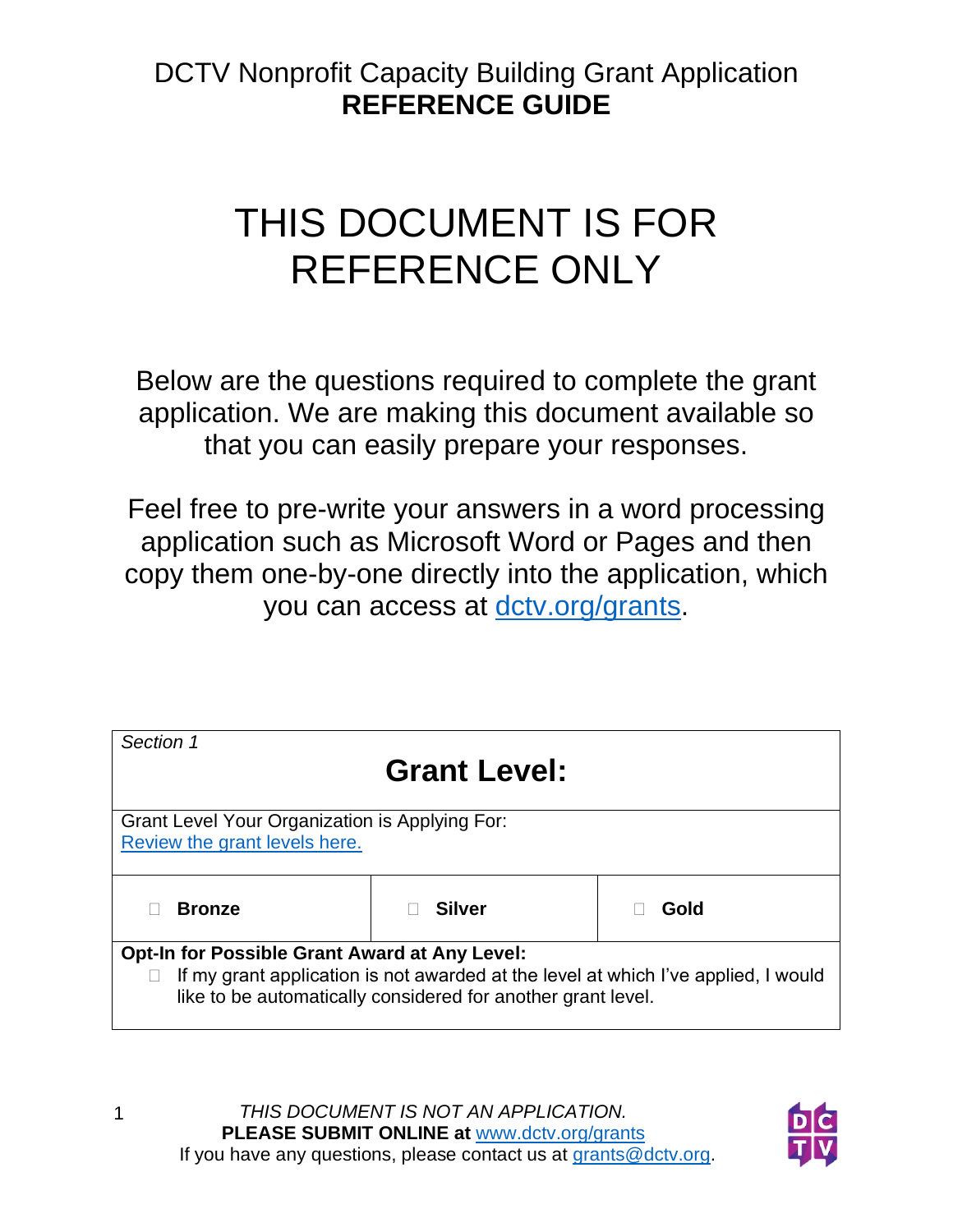| Section 2                                                       |                                     |  |
|-----------------------------------------------------------------|-------------------------------------|--|
|                                                                 | <b>Organization Information:</b>    |  |
|                                                                 |                                     |  |
| <b>Organization Name:</b>                                       |                                     |  |
| <b>Organization Physical Address: (Street Address)</b>          |                                     |  |
| <b>Address Line 2:</b>                                          |                                     |  |
| City:                                                           |                                     |  |
| <b>State/Province/Region:</b>                                   |                                     |  |
| <b>Zip/Postal Code:</b>                                         |                                     |  |
| <b>Organization Phone Number:</b>                               |                                     |  |
| <b>Website URL:</b>                                             |                                     |  |
| https://                                                        |                                     |  |
| Does your organization have a Logo?                             |                                     |  |
| Yes*                                                            | <b>No</b><br>П                      |  |
| (if $\sqrt{Y}$ es)*                                             |                                     |  |
| Upload your Vector Logo and/or Style Guide                      |                                     |  |
| (upload in online application form)<br><b>Organization EIN:</b> |                                     |  |
|                                                                 |                                     |  |
| Annual Budget: (choose one)                                     |                                     |  |
| Under \$100k<br>$\circ$                                         | \$100K-\$500K<br>$\circ$            |  |
| \$500k-\$1million<br>$\circ$                                    | \$1 million - \$3 milion<br>$\circ$ |  |
| \$3million-\$5million<br>$\Omega$                               | \$5million+<br>O                    |  |

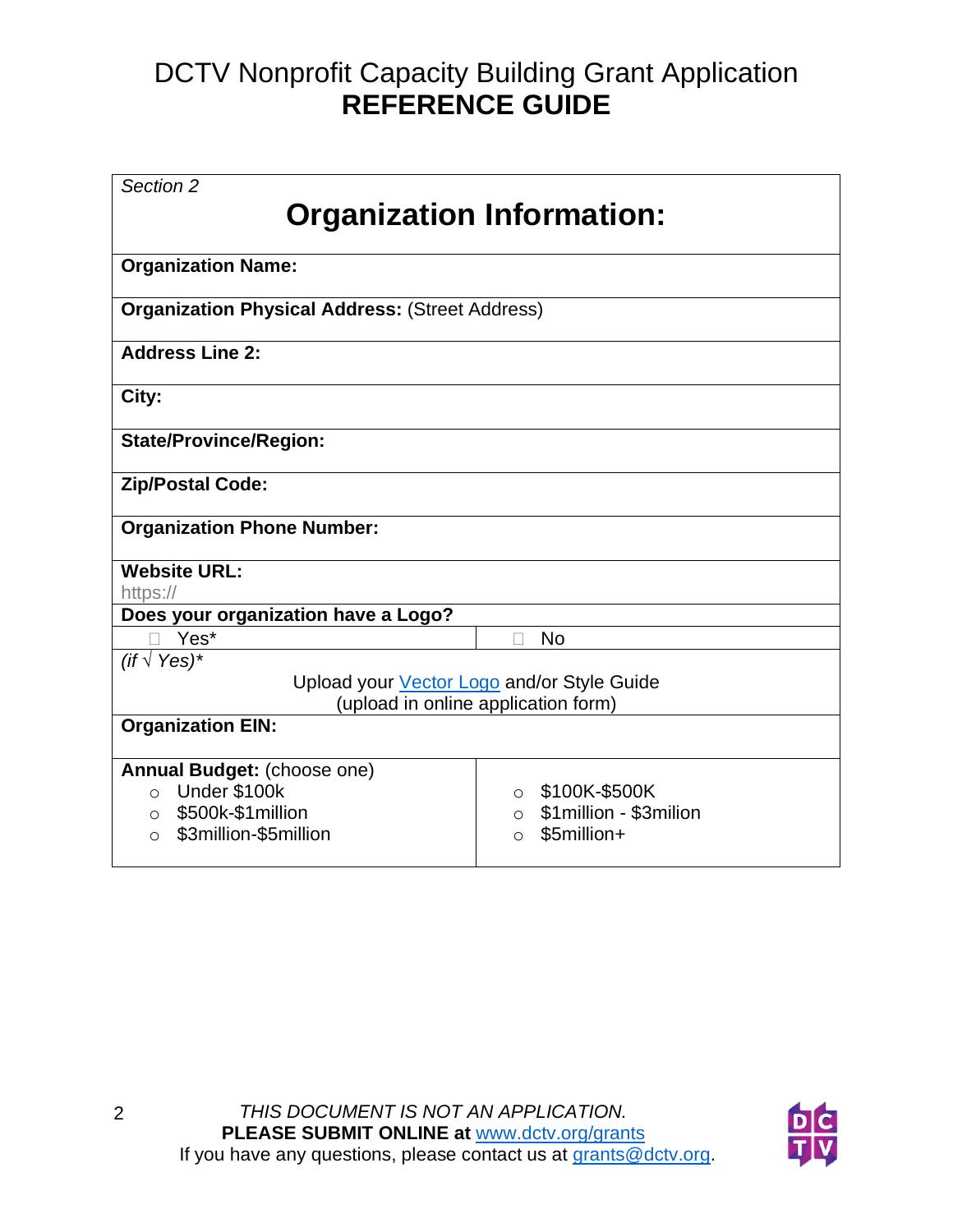| Section 2 Continued:                                                                                                                                     |  |  |
|----------------------------------------------------------------------------------------------------------------------------------------------------------|--|--|
| Legal Requirements: Is your organization a nonprofit in good standing with the IRS                                                                       |  |  |
| and compliant with applicable 990 filing requirements? *                                                                                                 |  |  |
| <b>No</b><br>Yes                                                                                                                                         |  |  |
| Locality: Is your organization based in the District of Columbia?                                                                                        |  |  |
| No but in "DMV"**<br>No**<br>Yes*                                                                                                                        |  |  |
| $\star\star$<br>(if $\sqrt{N}$ No or No but in "DMV")                                                                                                    |  |  |
| Does your organization substantially serve residents in the District of Columbia?                                                                        |  |  |
| Yes (51% or more)<br>No (50% or less)<br>Not at all<br>$\Box$                                                                                            |  |  |
| (If no (50% or less)                                                                                                                                     |  |  |
| How does your organization serve residents of the District of Columbia?                                                                                  |  |  |
|                                                                                                                                                          |  |  |
| Check all that apply:<br>In which DC Ward(s) does your organization                                                                                      |  |  |
|                                                                                                                                                          |  |  |
| (1)  have administrative offices?                                                                                                                        |  |  |
| Ward 5<br>Ward 1<br>Ward 2<br>Ward 3<br>Ward 6<br>Ward 7<br>N/A<br>Ward 4<br>Ward 8                                                                      |  |  |
|                                                                                                                                                          |  |  |
| (2) serve residents of DC?                                                                                                                               |  |  |
| Ward 2<br>Ward 3<br>Ward 4<br>Ward 5<br>Ward 6<br>Ward 8<br>N/A<br>Ward 1<br>Ward 7                                                                      |  |  |
|                                                                                                                                                          |  |  |
| (3)  have physical service locations?                                                                                                                    |  |  |
| Ward $2 \mid$ Ward 3<br>Ward 5<br>Ward 6<br>Ward 7<br>Ward 8<br>Ward 4<br>N/A<br>Ward 1                                                                  |  |  |
|                                                                                                                                                          |  |  |
| $(4)^*$ have transient services, such as popups, street crews, etc.<br>Ward 1   Ward 2   Ward 3<br>Ward 4<br>Ward 5<br>Ward 6<br>Ward 7<br>Ward 8<br>N/A |  |  |
| (*If in (4) any ward is selected)                                                                                                                        |  |  |
| How many service sites do you have in each ward?                                                                                                         |  |  |
| Please list them for each ward:                                                                                                                          |  |  |
|                                                                                                                                                          |  |  |
| Name of Chief Executive or Executive Director:                                                                                                           |  |  |
| <b>Email of Chief Executive or Executive Director:</b>                                                                                                   |  |  |
| Name of Grant Steward: (First Name)                                                                                                                      |  |  |
| <b>Email of Grant Steward:</b>                                                                                                                           |  |  |
| <b>Phone Number of Grant Steward:</b>                                                                                                                    |  |  |
|                                                                                                                                                          |  |  |
| If you would like someone other than the designated "Grant Steward" above to receive a copy                                                              |  |  |
| of the contents of this Application Submission, please enter the email below.                                                                            |  |  |
| Application Submission CC email address:                                                                                                                 |  |  |

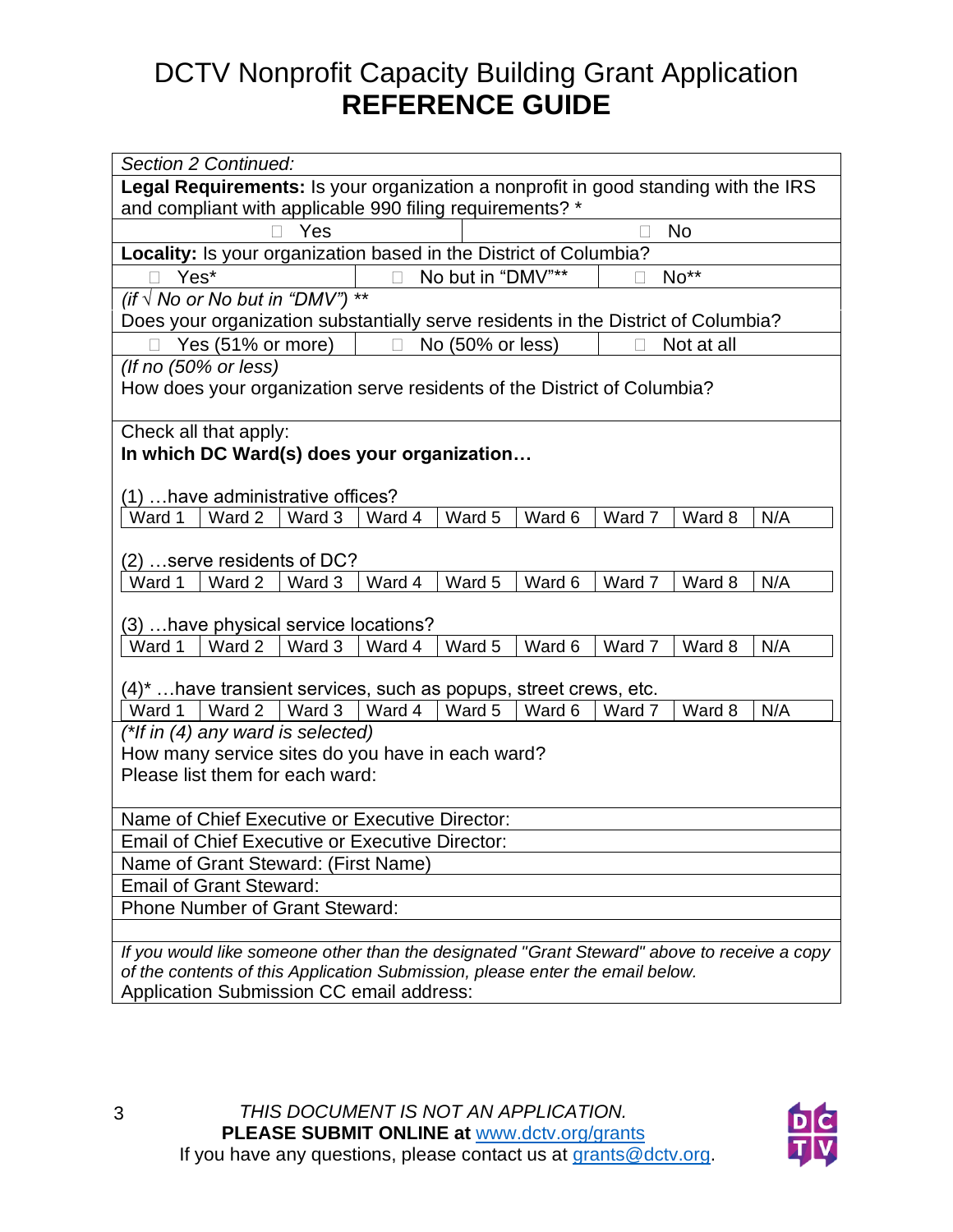*Section 3* **Community Impact: Mission Statement:** *(between 2-300 wds)* **Vision Statement:** *(between 2-300 wds)* **Programs:** *(between 2-500 wds) Please describe your organization's programs and beneficiaries. What are you trying to accomplish in the community, how do you do it, and who do you serve along the way?* **Organizational Needs:** *(between 1-250 wds) What are the needs for your organization to be successful?* Example: Funding dollars, Donations, In-Kind Donations, Community Engagement etc. NOTE: This question is for our records and review purposes, this grant provides incredible value for the minimal required match. This is a unique grant program that provides media based grant benefits, not a financial award. PAGE BREAK NOTE: The following stories will help us craft the programming we'll create convening nonprofit thought leaders to focus on issues that affect DC residents. Please think about your responses as compelling content for television viewers. **Organization Impact:** *(between 100-500 wds) Please share one of your organizations most meaningful impact stories of personal success for one of your beneficiaries, or a significant community impact you've made.* **Organizational Challenges:** *(between 1-250 wds) What was one of your organizations most difficult challenges. Please explain.* **Success Story:** *(between 100-500 wds) Please share one of the most successful stories from one of your beneficiaries. Who was that person? What was their background? What challenge did they face? How did your organization help them overcome the challenge? What the result?* **Community Focus:** *(between 1-500 wds) From your organization's perspective, what are the top three focus areas or most important issues facing the people you serve?* **Leadership Focus:** *(between 100-500 wds) What are the main areas of thought leadership of you and/or your leadership team? What is your organizations passion? What are your talking points? How is your organization different than your competitors?*

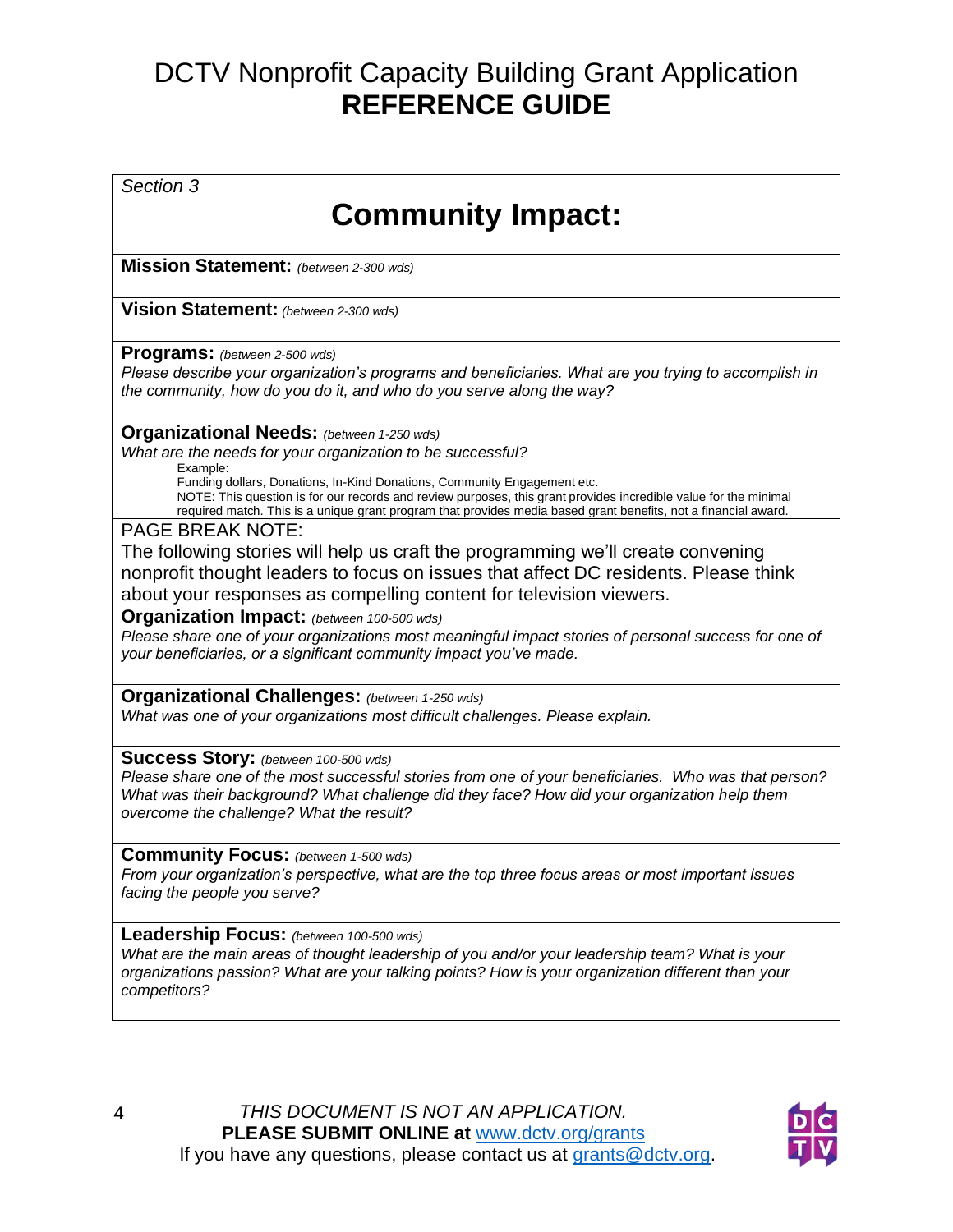| Section 4                                                                       |                                                                                                                                                                                                    |  |  |
|---------------------------------------------------------------------------------|----------------------------------------------------------------------------------------------------------------------------------------------------------------------------------------------------|--|--|
| <b>Organization Capacity and Strategy:</b>                                      |                                                                                                                                                                                                    |  |  |
|                                                                                 | These questions are intended to help us understand your organization better. We want to understand<br>your current capacity and your most important communications needs so we can serve you best. |  |  |
| Who and How                                                                     |                                                                                                                                                                                                    |  |  |
|                                                                                 | How many paid staff and/or contractors (full or part time) does your organization                                                                                                                  |  |  |
| have?                                                                           |                                                                                                                                                                                                    |  |  |
| $\Omega$<br>$\Box$                                                              | $10 - 15$                                                                                                                                                                                          |  |  |
| $\overline{1}$<br>$\Box$                                                        | 15-35                                                                                                                                                                                              |  |  |
| $2 - 5$                                                                         | $35+$                                                                                                                                                                                              |  |  |
| $5 - 10$                                                                        |                                                                                                                                                                                                    |  |  |
|                                                                                 | How many non-staff (stipend or non-paid) interns or volunteers (full or part time, not                                                                                                             |  |  |
| event specific) does your organization have?                                    |                                                                                                                                                                                                    |  |  |
| $\overline{0}$<br>П.                                                            | $10 - 15$<br>П                                                                                                                                                                                     |  |  |
| $\mathbf{1}$<br>П                                                               | 15-35                                                                                                                                                                                              |  |  |
| $2 - 5$                                                                         | $35+$                                                                                                                                                                                              |  |  |
| $5 - 10$                                                                        |                                                                                                                                                                                                    |  |  |
| Do you have a communications officer and/or team? (select 1 of 3)               |                                                                                                                                                                                                    |  |  |
| Communications<br>$\Box$                                                        | <b>Communications Team*</b><br>П                                                                                                                                                                   |  |  |
| Officer/Director                                                                |                                                                                                                                                                                                    |  |  |
| □ Neither**                                                                     |                                                                                                                                                                                                    |  |  |
| (If $\sqrt{C}$ Communications Team)*                                            |                                                                                                                                                                                                    |  |  |
|                                                                                 | On your Communications team, what individual roles are represented? (by one specific person)                                                                                                       |  |  |
| □ Communications Director                                                       | Social Media Manager<br>U.                                                                                                                                                                         |  |  |
| □ Communications Manager                                                        | □ Website Manager                                                                                                                                                                                  |  |  |
| <b>Communications Coordinator</b>                                               | Video Producer                                                                                                                                                                                     |  |  |
| <b>Special Events Manager</b>                                                   | <b>Media/PR Liaison</b><br>П                                                                                                                                                                       |  |  |
| (If $\sqrt{\ }$ Neither)**                                                      |                                                                                                                                                                                                    |  |  |
| Who (what position or positions) does communications in your organization? What |                                                                                                                                                                                                    |  |  |
| other roles does this person or people share? If more than one person does      |                                                                                                                                                                                                    |  |  |
| communications, who does what?                                                  |                                                                                                                                                                                                    |  |  |
| What are your organization's strategic communications goals?                    |                                                                                                                                                                                                    |  |  |

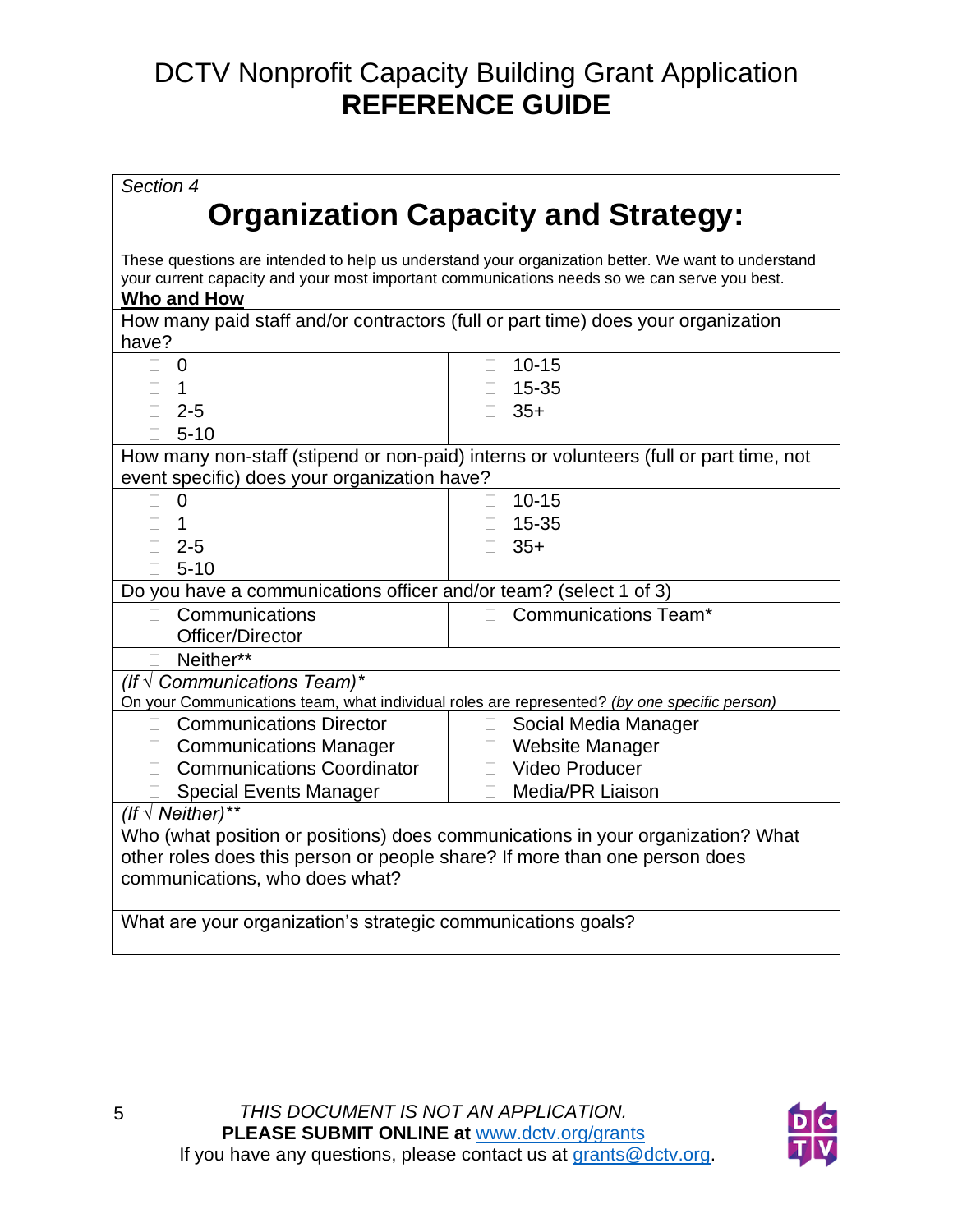| Section 4 Continued:                                                              |                                                                                   |  |
|-----------------------------------------------------------------------------------|-----------------------------------------------------------------------------------|--|
|                                                                                   | Does your organization maintain and regularly update a coordinated communications |  |
| strategy?                                                                         |                                                                                   |  |
| Yes**                                                                             | $No*$                                                                             |  |
| $($ f $\sqrt{N}$ o $)$ *                                                          |                                                                                   |  |
| What determines when and what you communicate?                                    |                                                                                   |  |
|                                                                                   |                                                                                   |  |
| (If $\sqrt{Y}$ es)**                                                              |                                                                                   |  |
| Who are the most important audiences you are trying to reach?                     |                                                                                   |  |
| Please identify specific target audiences.                                        |                                                                                   |  |
|                                                                                   |                                                                                   |  |
| (If $\sqrt{Y}$ es)**                                                              |                                                                                   |  |
|                                                                                   | What are the most important communications methods you regularly use to share     |  |
| your message?                                                                     |                                                                                   |  |
| Website                                                                           | Events<br>$\mathbf{L}$                                                            |  |
| Social Media                                                                      | Other<br>П                                                                        |  |
| Email                                                                             |                                                                                   |  |
| Video:                                                                            |                                                                                   |  |
| Do you currently use video as a regular part of your communications strategy?     |                                                                                   |  |
|                                                                                   |                                                                                   |  |
| Yes**                                                                             | $No*$                                                                             |  |
| $($ f $\sqrt{N}$ o $)$ *                                                          |                                                                                   |  |
| Please select one of the following:                                               |                                                                                   |  |
| We believe video will be an                                                       | We would like to test whether and<br>П                                            |  |
| ongoing important part of our                                                     | how video will be effective for our                                               |  |
| communications                                                                    | communications                                                                    |  |
| (If $\sqrt{Y}$ es)**                                                              |                                                                                   |  |
| Do you create video in-house or do you contract with outside producers?           |                                                                                   |  |
| (If $\sqrt{Y}$ es)**                                                              |                                                                                   |  |
| How do you use video to reach your audience?                                      |                                                                                   |  |
|                                                                                   |                                                                                   |  |
| Do you plan to increase your use of video as part of your strategy in the future? |                                                                                   |  |
|                                                                                   |                                                                                   |  |
|                                                                                   |                                                                                   |  |

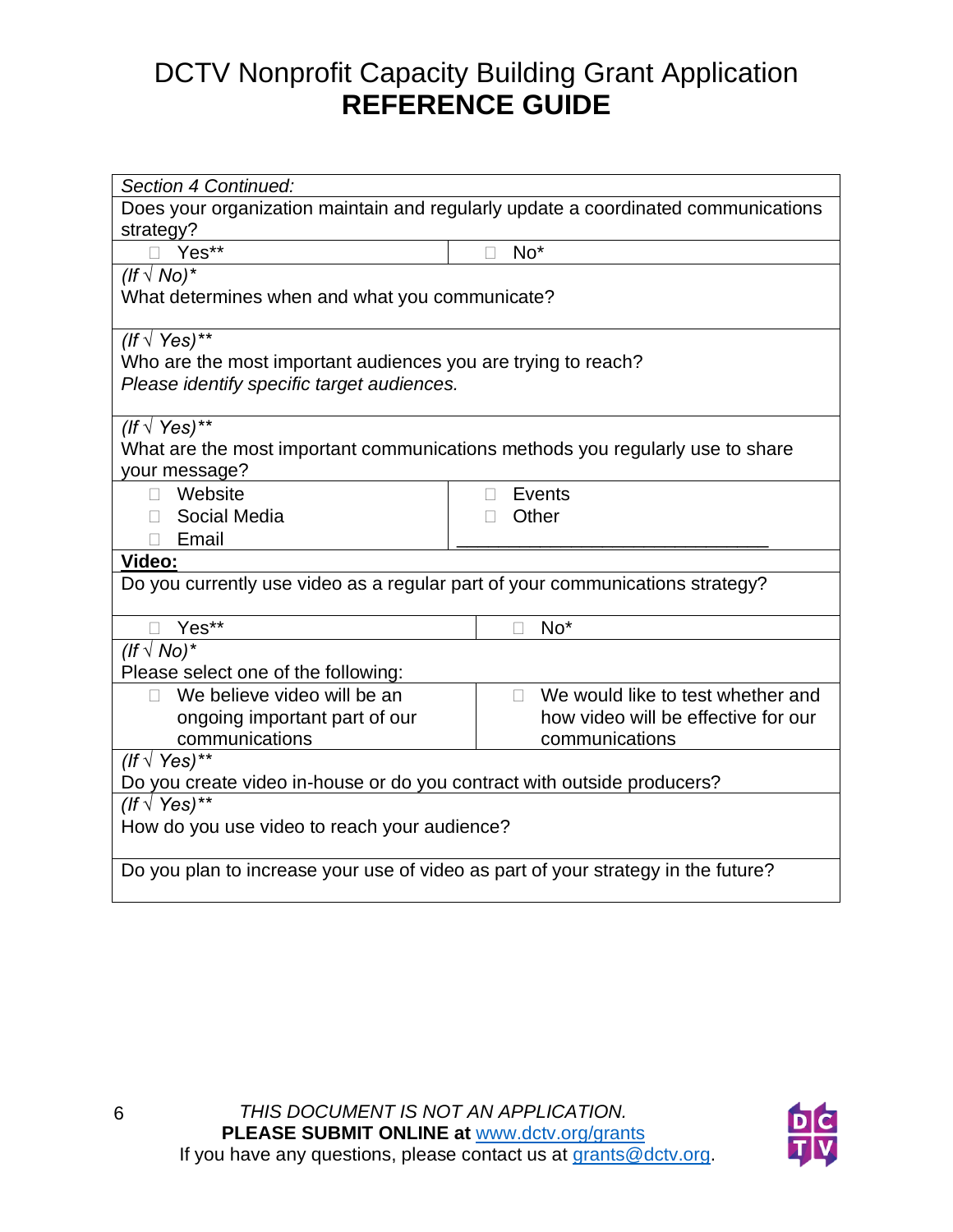| Section 4 continued:                                                              |                                                                                                     |                            |
|-----------------------------------------------------------------------------------|-----------------------------------------------------------------------------------------------------|----------------------------|
| Do you have one or more PSA's?                                                    |                                                                                                     |                            |
|                                                                                   |                                                                                                     |                            |
| Yes*<br>$\Box$                                                                    | <b>No</b><br>П                                                                                      |                            |
| (If $\sqrt{Y}$ es)*                                                               |                                                                                                     |                            |
|                                                                                   | How many years have you been using your most recent PSA?                                            |                            |
|                                                                                   |                                                                                                     |                            |
| 1 year or less<br>$\Box$                                                          | $\Box$ 1-2 years                                                                                    | 2-3 years or more          |
|                                                                                   | Do you have high quality video footage and photos to include in future packages?                    |                            |
|                                                                                   |                                                                                                     |                            |
| <b>Social Media:</b>                                                              |                                                                                                     |                            |
|                                                                                   | What social media platforms do you regularly use to share content?                                  |                            |
|                                                                                   | Please provide the names of your social media platforms along with your specific handles from which |                            |
| you regularly share content.<br><b>EXAMPLE:</b>                                   |                                                                                                     |                            |
|                                                                                   |                                                                                                     |                            |
| Facebook: [@your-nonprofit-handle]                                                |                                                                                                     |                            |
| Twitter: [@your-nonprofit-handle]                                                 |                                                                                                     |                            |
| Instagram: [@your-nonprofit-handle]                                               |                                                                                                     |                            |
| YouTube: [@your-nonprofit-handle]                                                 |                                                                                                     |                            |
|                                                                                   | Any other Social Media Platform: [@your-nonprofit-handle]                                           |                            |
|                                                                                   |                                                                                                     |                            |
| <b>EXAMPLE:</b>                                                                   | How many followers do you have on each of your social media channels?                               |                            |
|                                                                                   |                                                                                                     |                            |
| Facebook: ______ followers.                                                       |                                                                                                     |                            |
| Twitter: ______ followers.                                                        |                                                                                                     |                            |
| Instagram: ______ followers.                                                      |                                                                                                     |                            |
| YouTube: _____ followers.                                                         |                                                                                                     |                            |
| Any other Social Media Platform: ______ followers.                                |                                                                                                     |                            |
|                                                                                   |                                                                                                     |                            |
| How often do you post on your channels?                                           |                                                                                                     |                            |
| Multiple times a Day $\vert$ $\Box$                                               | Daily                                                                                               | $\Box$ A Few times a week  |
| Once a Week                                                                       | $\Box$ Monthly                                                                                      | When I get to it<br>$\Box$ |
| What is the primary communications goal you want to achieve through this Capacity |                                                                                                     |                            |
| Grant?                                                                            |                                                                                                     |                            |
|                                                                                   |                                                                                                     |                            |

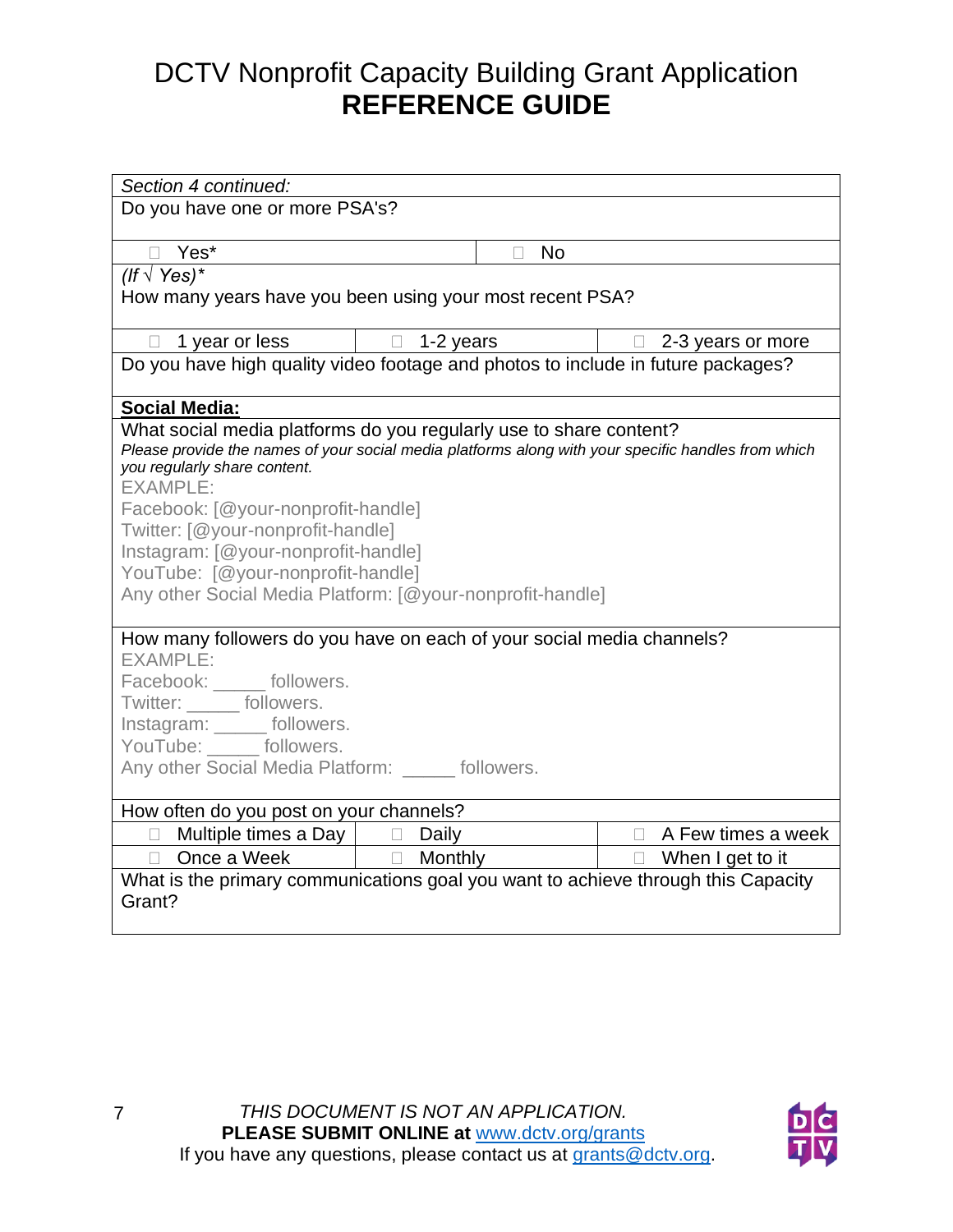| Section 5                                                   |                                                                    |  |
|-------------------------------------------------------------|--------------------------------------------------------------------|--|
| <b>Grant Use:</b>                                           |                                                                    |  |
|                                                             |                                                                    |  |
| Which of the grant benefits are you most likely to use?     |                                                                    |  |
| <b>Video Benefits:</b>                                      |                                                                    |  |
| Program Spotlight(s)<br>П                                   | <b>Public Service Announcement</b><br>П<br>(PSA) [Gold Level Only] |  |
| <b>Video Downloads:</b>                                     |                                                                    |  |
| Downloadable Video Files of Program Spotlight(s)            |                                                                    |  |
| <b>Airtime and Distribution</b>                             |                                                                    |  |
| Distribute Program Spotlight(s)<br>$\Box$                   |                                                                    |  |
| <b>DCTV Program Spotlight Promos</b>                        |                                                                    |  |
| <b>Community Calendar</b>                                   |                                                                    |  |
| <b>Online Training via Revenue Energizer Academy (REA):</b> |                                                                    |  |
| <b>Mobile Media Training</b><br>П                           | <b>Storytelling Training</b>                                       |  |
| <b>Media Strategy Training</b>                              | <b>Revenue Energizer Training</b>                                  |  |
| <b>Networking &amp; Professional Development</b>            |                                                                    |  |
| <b>Networking Events</b>                                    | <b>Conversation Series</b>                                         |  |
| <b>Staff Access:</b>                                        |                                                                    |  |
| <b>Authorized Designees</b>                                 | <b>Additional Designees</b>                                        |  |
| <b>Other Benefits:</b>                                      |                                                                    |  |
| <b>Additional Discounted Training</b><br>$\Box$             | <b>Additional Designees</b><br>$\Box$                              |  |
| <b>Additional Discounted Creative</b>                       | Distribute nonprofit produced<br>П                                 |  |
| <b>Services</b>                                             | programs on DCTV Channels and                                      |  |
| <b>Discounted Event Space</b>                               | Livestream                                                         |  |
|                                                             | Other:                                                             |  |

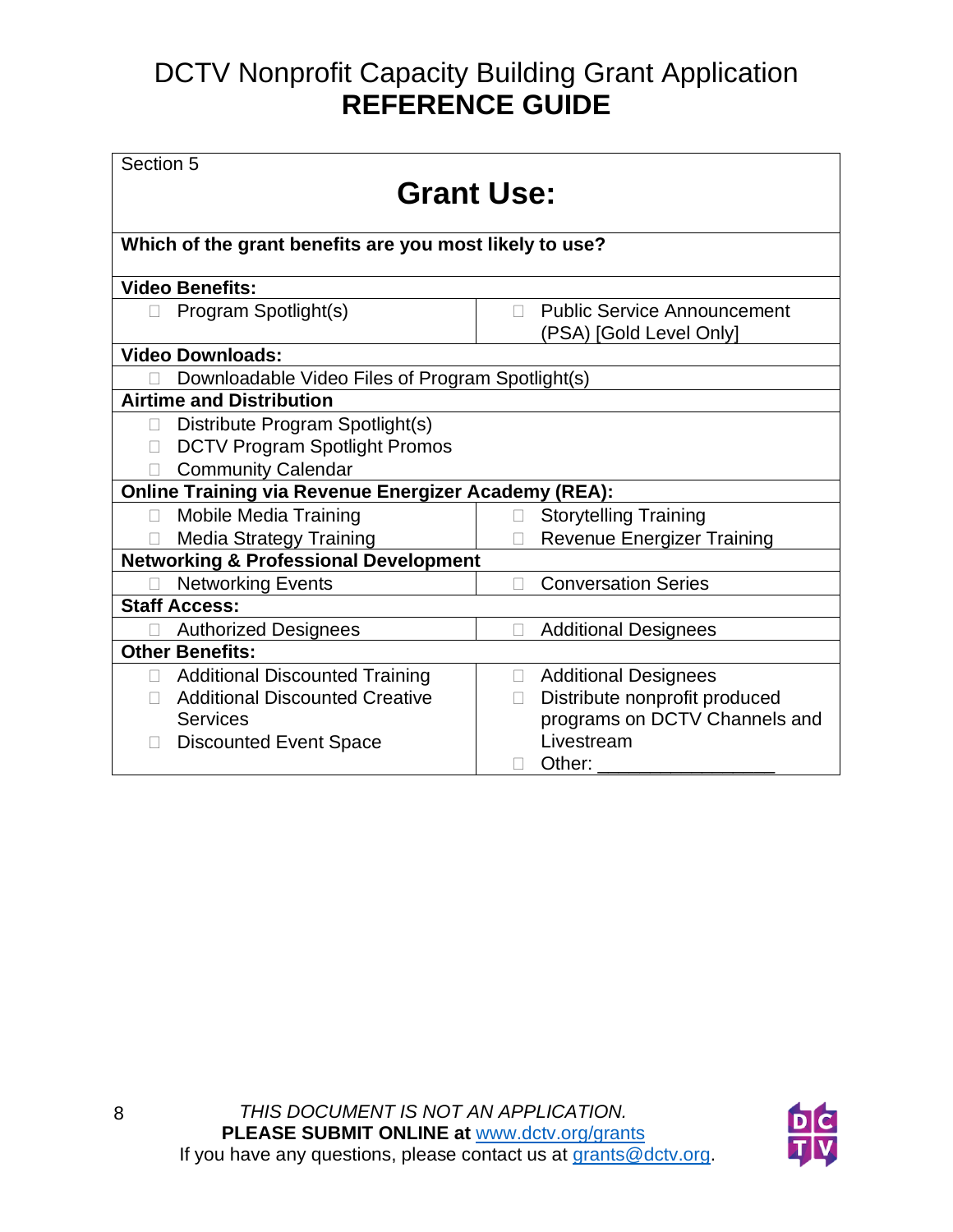| Section 6                                                                         |                    |                         |
|-----------------------------------------------------------------------------------|--------------------|-------------------------|
| <b>How Did You Hear About Us?:</b>                                                |                    |                         |
|                                                                                   |                    |                         |
| What makes you a great candidate for our grants? Why? (between 1-150 wds)         |                    |                         |
| Is there anything you would like to share with us that we haven't asked?          |                    |                         |
| How did you hear about DCTV's Nonprofit Capacity Building Grants?                 |                    |                         |
| <b>Email Blast</b>                                                                | LinkedIn<br>$\Box$ | <b>DCTV Channels</b>    |
| <b>DCTV Website</b>                                                               | Twitter            | Word of Mouth<br>$\Box$ |
| Facebook                                                                          | Instagram          | Other:                  |
| Referral Program:                                                                 |                    |                         |
| If referred by an individual or an awarded nonprofit grantee specifically, please |                    |                         |
| specify below:                                                                    |                    |                         |
|                                                                                   |                    |                         |

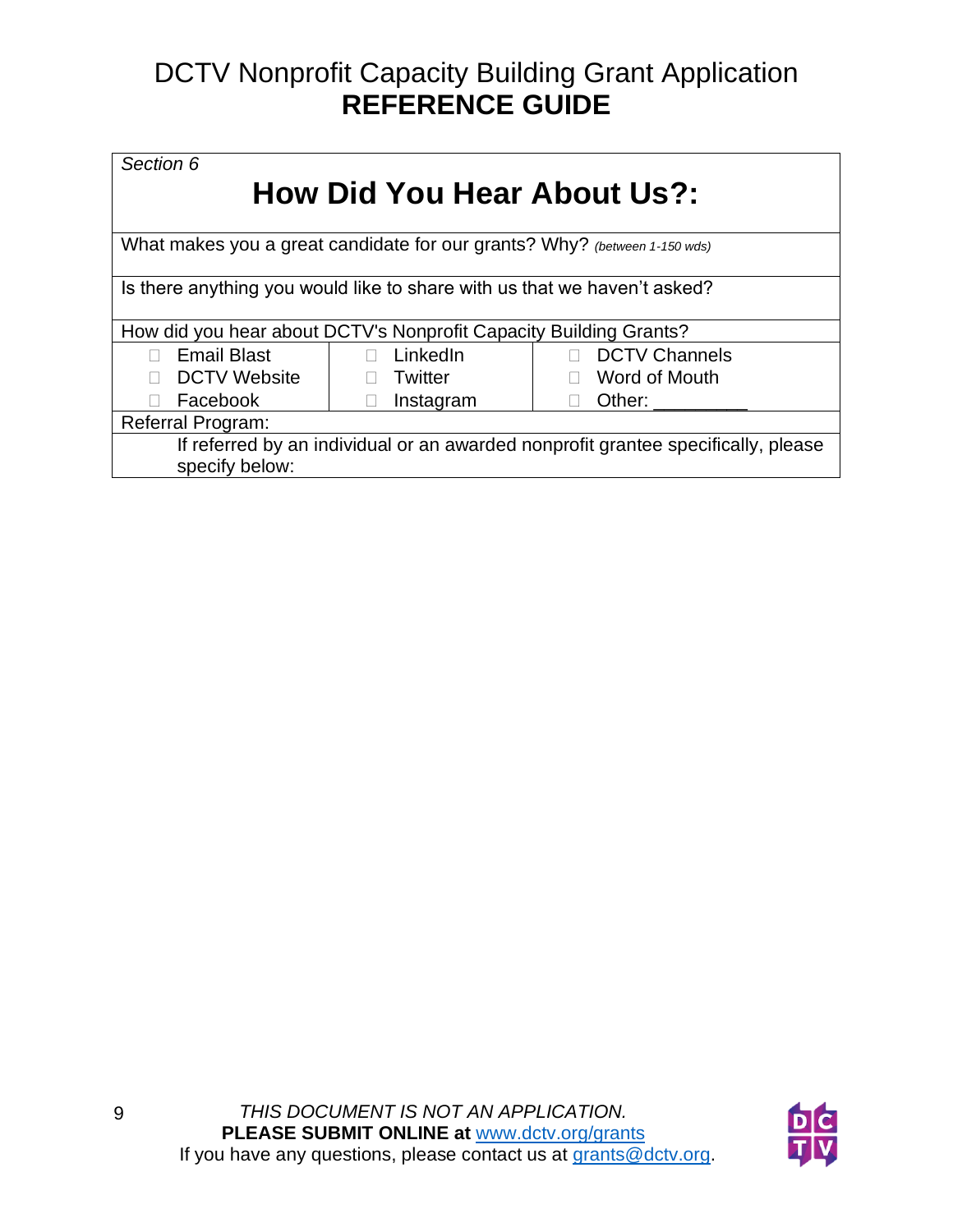*Section 7*

### **Grantee Agreement:**

Using the benefits in this grant will require a commitment on your part to make sure the pieces we produce together reach your goals. We want to support you, and we need to collaborate closely to make that happen!

In receiving this grant, **you agree to the following**:

- $\Box$  We will respond to all DCTV Communication in a timely manner.
- □ ACTION REQUIRED NOW: We will add "grants@dctv.org" to our designated grant steward's email address book to ensure message delivery.
- $\Box$  We understand that we are responsible for updating our grant stewards contact information with the Grants Manager should there be an update or a new assigned grant steward.
- $\Box$  We understand that if we assign a new grant steward, we are responsible for updating them with information, context, and current status of the grant program.
- $\Box$  We will provide all content for on-air packages such as photos, video footage, etc. on time and in accordance with requirements.
- $\Box$  We will provide interview background and related preparation to the DCTV producton team in advance of production.
- $\Box$  All staff, participants and beneficiaries will arrive on time and participate in all scheduled production times.
- $\Box$  CEO/ED/Designated leader will participate in a content development conference call.
- $\Box$  We will proof on-air text such as names and titles promptly, as needed.
- $\Box$  We understand that we will not receive raw media files from DCTV, but will receive final cut videos.
- $\Box$  We understand that there are reporting requirements. We will provide metrics and evaluation in response to grantee report requirements.
- $\Box$  We understand that DCTV determines residency requirements.
- $\Box$  We understand that this grant program provides media benefits, not a financial award.
- $\Box$  We understand that there is a minimal grant match (financial payment to DCTV) requirement.

 $\Box$  We will provide grant match payment in full on or before June 30, 2022. (Must check all to submit application)